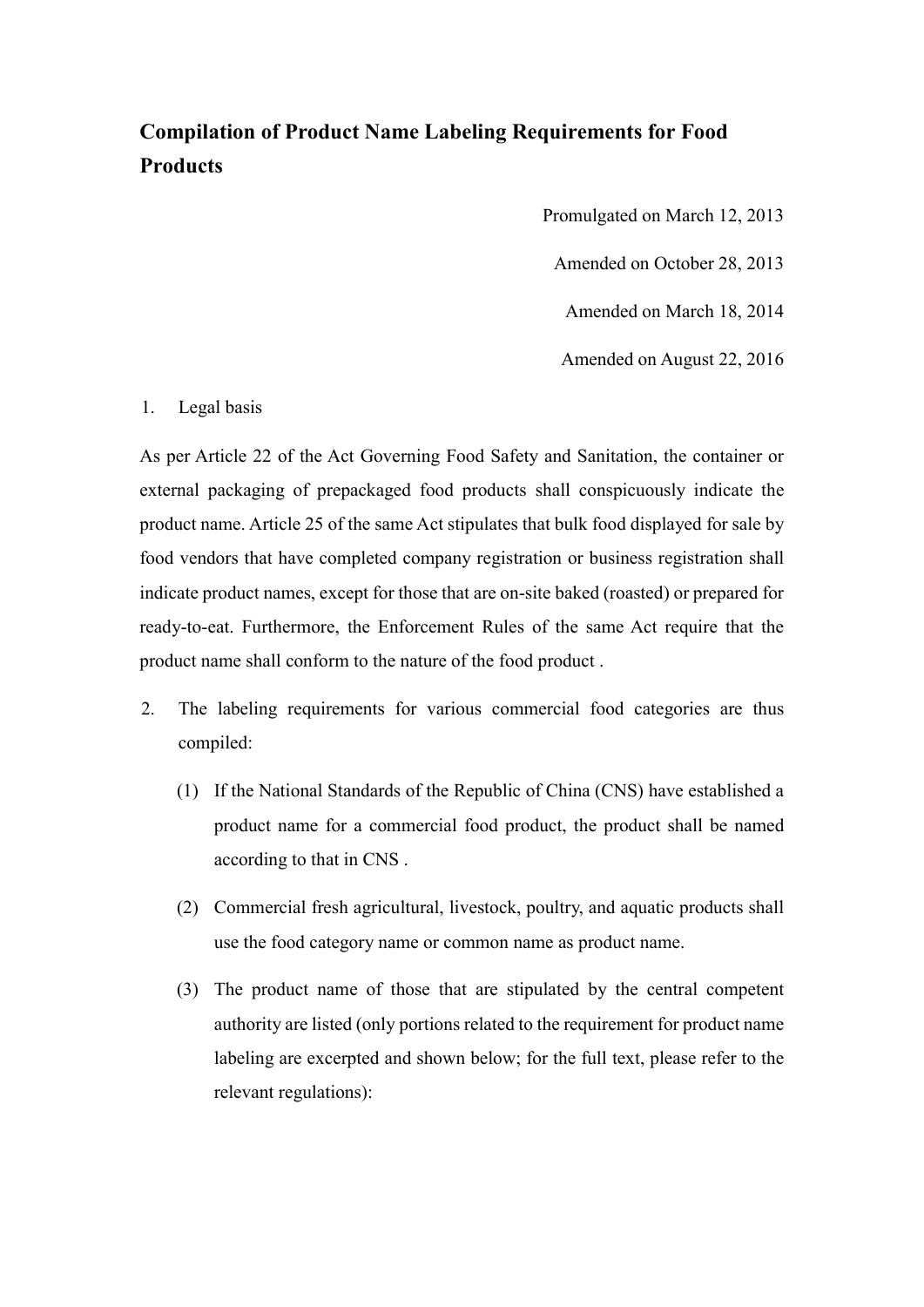| Regulation                                                                                                                                                                                                                                      | Product name labeling requirements                                                                                                                                                                                                                                                                                                                                                                                                                                                                                                                                                                                                                                                                                                                                                                                                                                              |
|-------------------------------------------------------------------------------------------------------------------------------------------------------------------------------------------------------------------------------------------------|---------------------------------------------------------------------------------------------------------------------------------------------------------------------------------------------------------------------------------------------------------------------------------------------------------------------------------------------------------------------------------------------------------------------------------------------------------------------------------------------------------------------------------------------------------------------------------------------------------------------------------------------------------------------------------------------------------------------------------------------------------------------------------------------------------------------------------------------------------------------------------|
|                                                                                                                                                                                                                                                 | The name of a retail prepackaged blended oil shall<br>1.                                                                                                                                                                                                                                                                                                                                                                                                                                                                                                                                                                                                                                                                                                                                                                                                                        |
|                                                                                                                                                                                                                                                 | contain two (or less) kinds of oils.<br>If only one kind of oil is specified in the name of<br>2.<br>the product, that oil shall account for more than                                                                                                                                                                                                                                                                                                                                                                                                                                                                                                                                                                                                                                                                                                                          |
| Regulations Governing $\vert$ 3.<br>1.<br>the Product Names and<br>Labeling<br>of<br>Blended<br>Prepackaged<br>Oils<br>(DOH No. 0991302553<br>on September 20, 2010<br>and the amendment of<br>MOHW No.<br>1021350359 on<br>September 10, 2013) | 50% of the content of the product.<br>If two kinds of oils are specified in the name of the<br>product, each oil shall account for more than 30%<br>of the content of the product. The order of the<br>name shall be shown according to the content.<br>A prepackaged blended oil that does not named<br>4.<br>after name of oils shall not show the name of oils<br>$\degree$ O O O<br>on the packaging; for example,<br>" $\bigcirc$ $\bigcirc$ $\bigcirc$ recipe".<br>flavor"<br><b>or</b><br>Peanut oil is a special blended oil in Taiwan, and<br>5.<br>it can still retain its unique flavor after blending<br>with other vegetable oils. In order to comply with<br>the dietary habit of the people, the naming method<br>of peanut oil may not follow this regulation.<br>However, "peanut flavored blended oil" shall still<br>be included in the name of the product. |
| Regulations Governing<br>2.<br>for the Labeling of<br>Instant Noodles (DOH<br>0991301488<br>No.<br>on<br>May 28, 2010 and the<br>amendment of MOHW<br>1021350360<br>No.<br>on<br>September 10, 2013)                                            | 1.<br>Those contain seasoning powder but do not<br>contain food packet shall name themselves<br>according to the seasoning powder, namely " $\bigcirc$<br>$\bigcirc$ flavor noodles", " $\bigcirc \bigcirc$ noodle soup".<br>Those contain seasoning powder and food packet<br>Ζ.<br>shall name themselves according to the food<br>packet, namely " $\bigcirc \bigcirc$ noodles".                                                                                                                                                                                                                                                                                                                                                                                                                                                                                              |
| Regulations on Labeling<br>3.<br>for Prepackaged Reduced                                                                                                                                                                                        | Prepackaged food grade salt products that have less<br>than 65% of sodium chloride shall be named as                                                                                                                                                                                                                                                                                                                                                                                                                                                                                                                                                                                                                                                                                                                                                                            |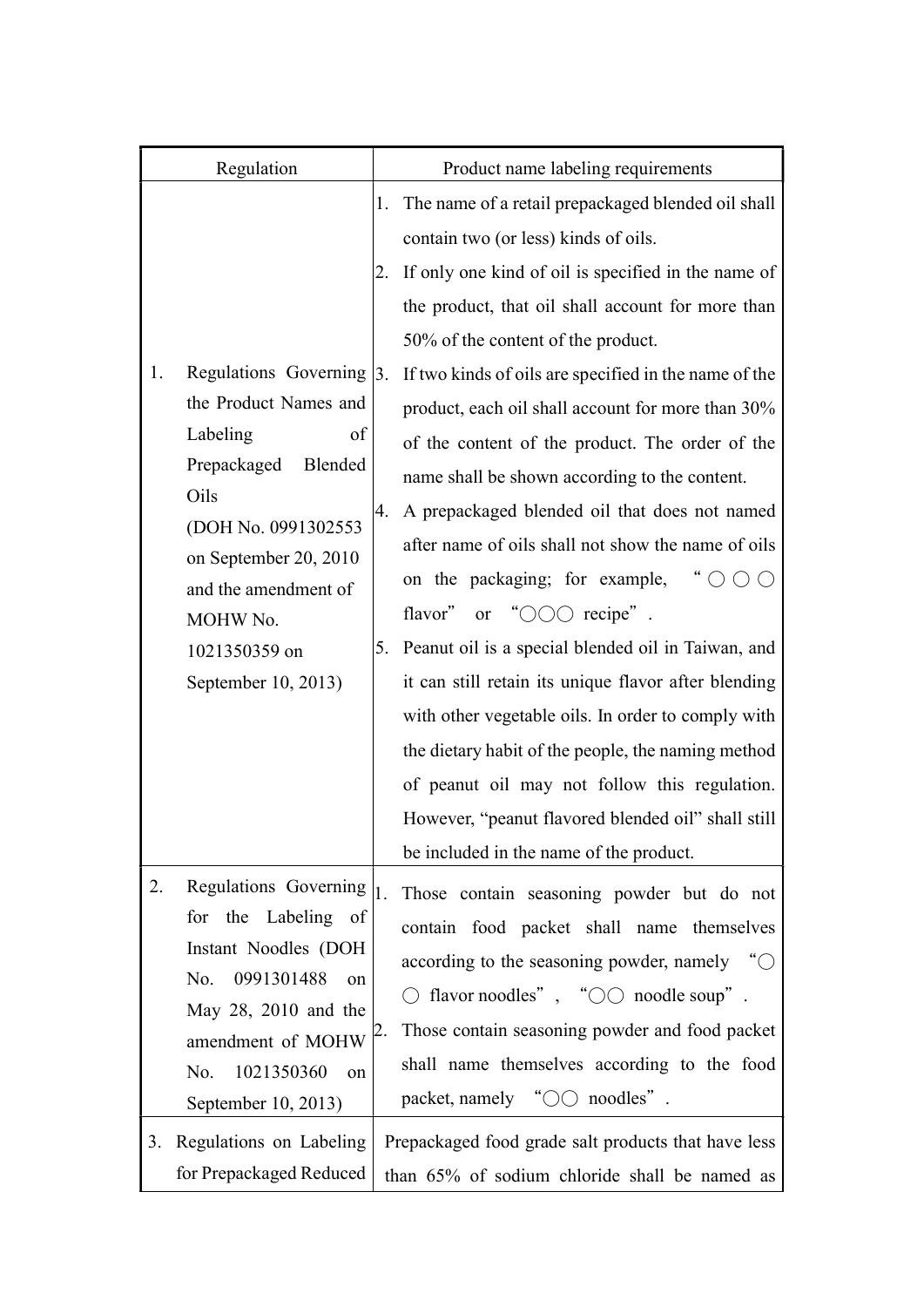| Sodium Salt Products on<br>the Market (DOH No.<br>1001303012<br>November 7, 2011 and<br>amendment<br>the<br>MOHW No. 1021350352<br>on September 10, 2013)                                                  | on<br>of                | "potassium salt" or "reduced sodium salt".                                                                                                                                                                                                                                                                                                                                                                                                                                                                                                                                                                                                                                                                                                                                                                                                                                                                                                                                                                                                                                                     |
|------------------------------------------------------------------------------------------------------------------------------------------------------------------------------------------------------------|-------------------------|------------------------------------------------------------------------------------------------------------------------------------------------------------------------------------------------------------------------------------------------------------------------------------------------------------------------------------------------------------------------------------------------------------------------------------------------------------------------------------------------------------------------------------------------------------------------------------------------------------------------------------------------------------------------------------------------------------------------------------------------------------------------------------------------------------------------------------------------------------------------------------------------------------------------------------------------------------------------------------------------------------------------------------------------------------------------------------------------|
| Regulation for<br>4.<br>labeling of Cordyceps<br>sinensis mycelium food<br>products<br>(DOH<br>1001303885 on February<br>2012<br>and<br>9,<br>amendment of MOHW<br>1021350319<br>No.<br>September 2, 2013) | the<br>No.<br>the<br>on | Cordyceps sinensis mycelium food products<br>1.<br>(hereinafter referred to as the "Food Product")<br>shall meet the following labeling requirements:<br>(1) The warning "This product is not a Chinese<br>medicine product made of Cordyceps<br>sinensis" shall be indicated on the external<br>packaging in an easily-noticed place. All<br>character units may not be smaller than 4 mm<br>in both length and width.<br>The name of the strain in Chinese and the<br>(2)<br>scientific name in Latin shall be clearly<br>indicated<br>the product's<br>external<br>on<br>packaging.<br>(3) When the Food Product is labeled<br>or<br>advertised, the words "Cordyceps sinensis<br>mycelium" shall be clearly labeled; and shall<br>not only indicate "Cordyceps sinensis". All<br>characters shall have the same character unit<br>and size.<br>If a Food Product is named "Cordyceps sinensis"<br>2.<br>mycelium", the strain used shall be <i>Hirsutella</i><br>sinensis or a strain related to cordyceps isolated<br>from Cordyceps sinensis.<br>Effective date: February 9, 2014.<br>3. |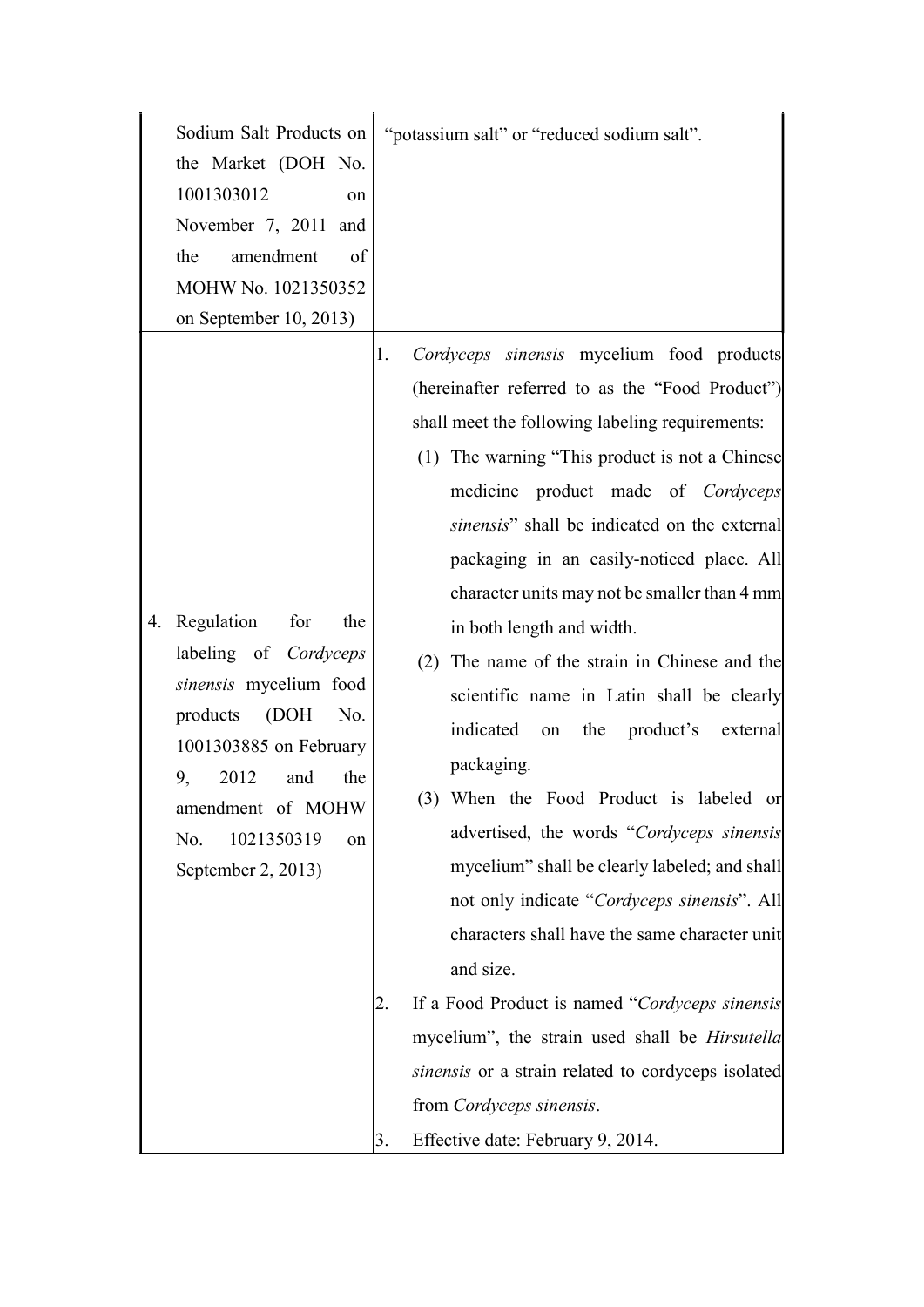|    |                                                | 1. | These regulations apply to packaged beverages of       |
|----|------------------------------------------------|----|--------------------------------------------------------|
|    |                                                |    | which the packaging bears the names (product           |
|    |                                                |    | name included) and/or images (illustrations) of        |
|    |                                                |    | fruit and/or vegetable and sold for direct             |
|    |                                                |    | consumption.                                           |
|    |                                                | 2. | Packaged beverages which contain at least 10% of       |
|    |                                                |    | fruit and/or vegetable juice and for mixed or          |
|    |                                                |    | assorted fruit and vegetable juice beverages           |
|    |                                                |    | whose product name is labeled fruit and vegetable      |
| 5. | Regulations Governing<br>Labeling<br>of<br>the |    | juice shall meet the following requirements:           |
|    | Beverages<br>Packaged                          |    | $(1)$ If the product name shows all the fruit and      |
|    | Claimed<br>Contain<br>to                       |    | vegetable added in the product, their respective       |
|    | Fruit and/or Vegetable                         |    | contents shall be indicated in descending order of     |
|    | Juice<br>(DOH<br>No.                           |    | weight.                                                |
|    | 1021350410 on October                          |    | (2) If the product name does not show all the fruit or |
|    | 2013<br>2,<br>the<br>and                       |    | vegetable added in the product, the product name       |
|    | amendment of MOHW                              |    | or the front of the package shall explicitly declare   |
|    | 1031300643<br>No.<br>on                        |    | the word "assorted juice", " mixed juice" or other     |
|    | March 3, 2014)                                 |    | synonymous terms.                                      |
|    |                                                | 3. | Packaged beverages which contain less than 10%         |
|    |                                                |    | of fruit and/or vegetable juice, "fruit and            |
|    |                                                |    | vegetable juices" can only be labeled on the name      |
|    |                                                |    | of the ingredients and nowhere else                    |
|    |                                                | 4. | Where the "name" of a product includes a fruit or      |
|    |                                                |    | vegetable name, the product name shall explicitly      |
|    |                                                |    | state "taste", "flavored", or other synonymous         |
|    |                                                |    | terms.                                                 |
|    |                                                | 5. | Effective date: July 1, 2014.                          |
| 6. | Regulations Governing $ 1$ .                   |    | Fresh milk: The name of product should be              |
|    | the Product Names and                          |    | "Fresh milk" or "Milk".                                |
|    | Labeling<br>οf                                 | 2. | Sterilized milk: The name of product should be         |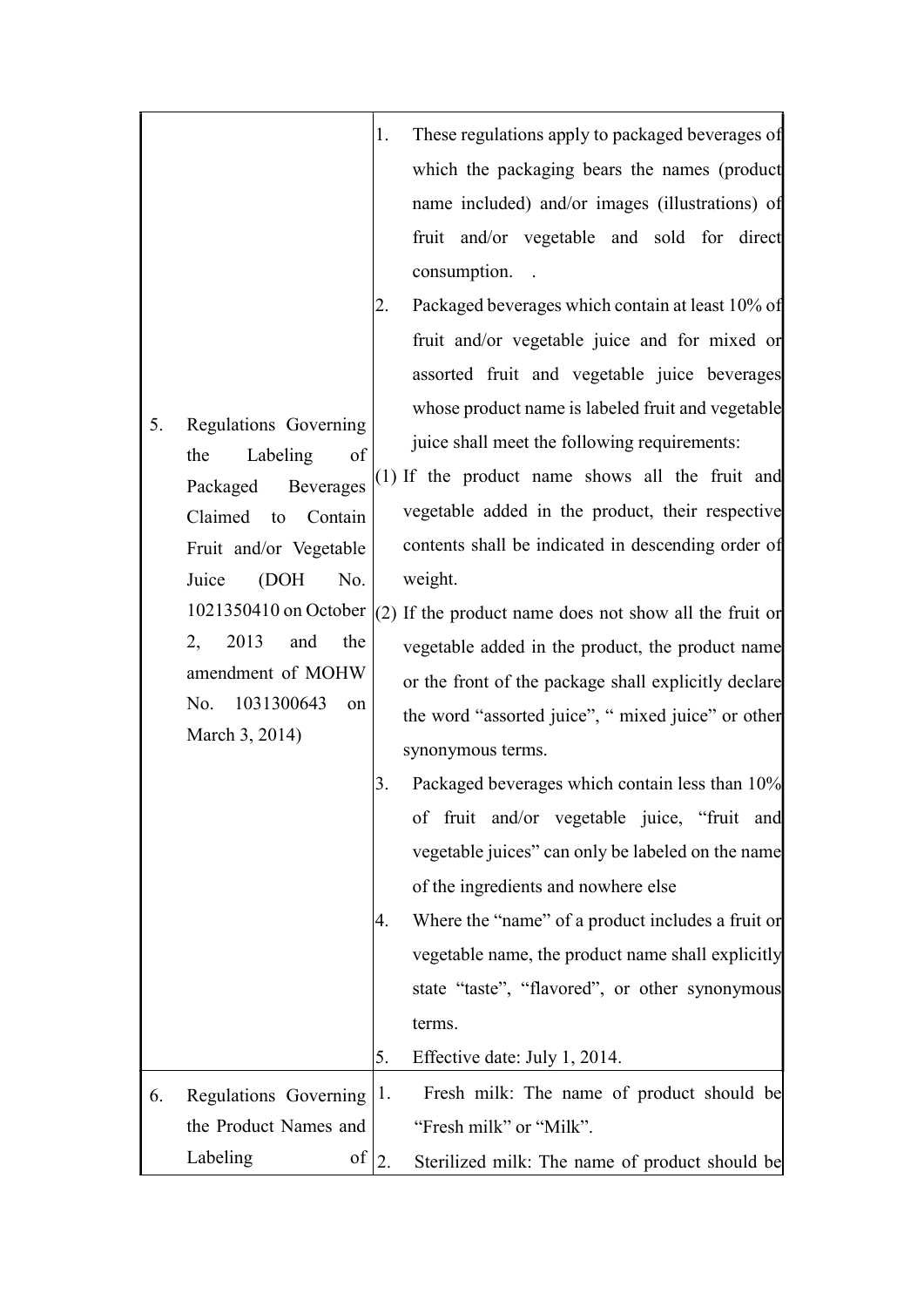Prepackaged Fresh Milk, Sterilized Milk, Flavored Milk, Milk Drink, and Milk Powder (MOHW No. 1031300193 on February 19, 2014)

"Sterilized milk", "Milk", or words of similar meaning. If the product name does not contain the words of "Sterilized milk", the words of "Sterilized milk" in Chinese should be manifested on an easily visible section of the product's outer package. Each font may not be smaller than 4 mm in both length and width.

- 3. Flavored milk: The name of product should be "Flavored milk", "Milk", or words of similar meaning. If the product does not contain the words of "Flavored milk", the words of "Flavored milk" in Chinese should be manifested on an easily visible section of the product's outer package. Each font may not be smaller than 4 mm in both length and width.
- 4. Sterilized flavored milk: The name of product should be "Sterilized flavored milk", "Milk", or words of similar meaning. If the product does not contain the words of "Sterilized flavored milk", the words of "Sterilized flavored milk" in Chinese should be manifested on an easily visible section of the product's outer package. Each font may not be smaller than 4 mm in both length and width.
- 5. Milk drink: The name of product should be "Milk drink", "Milk", or words of similar meaning. If the product does not contain the words of "Milk drink", the words of "Milk drink" in Chinese should be manifested on an easily visible section of the product's outer package. Each font may not be smaller than 4 mm in both length and width.
- 6. Sterilized milk drink: The name of product should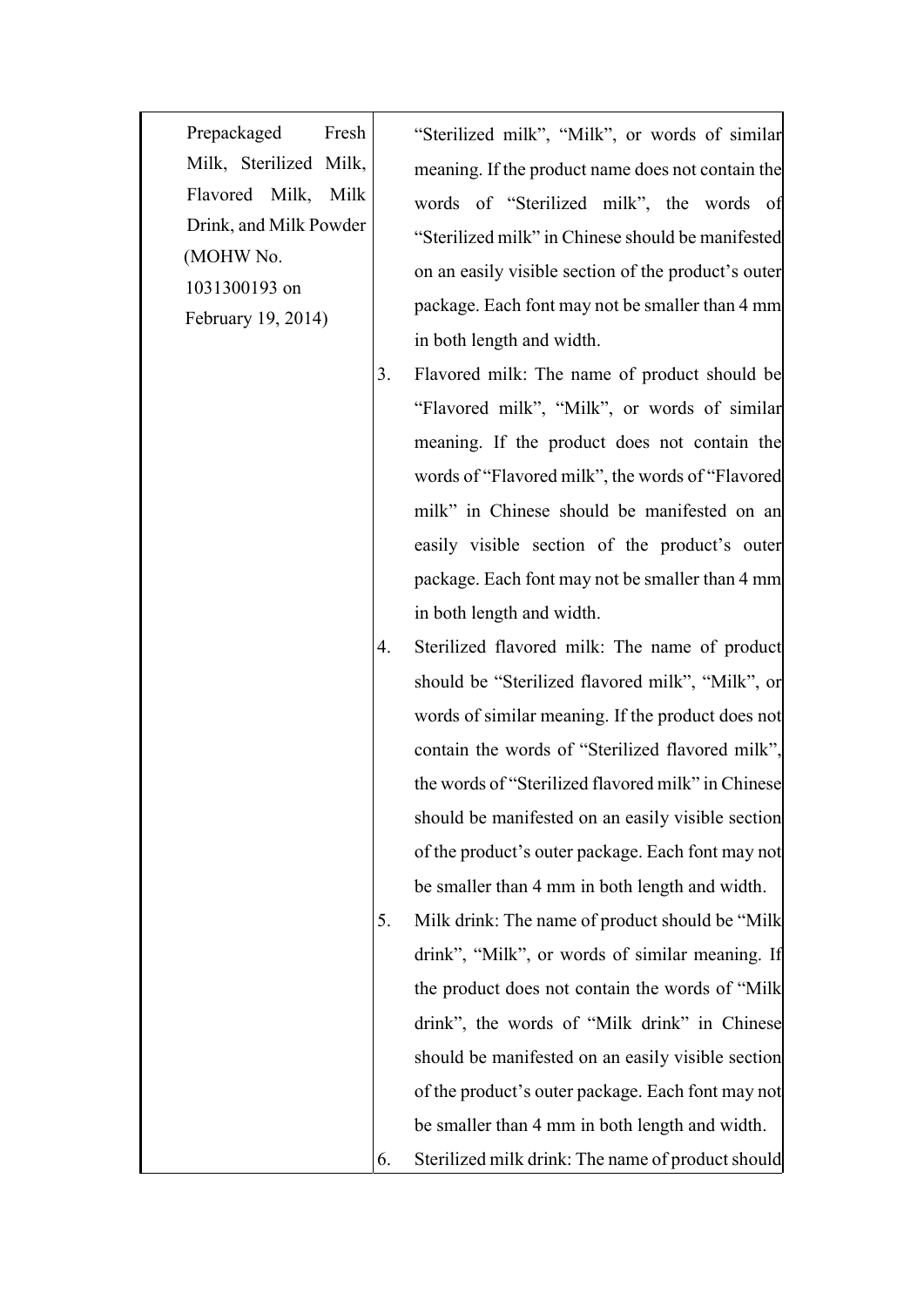|    | be "Sterilized milk drink", "Milk", or words of    |
|----|----------------------------------------------------|
|    | similar meaning. If the product does not contain   |
|    | the words of "Sterilized milk drink", the words of |
|    | "Sterilized milk drink" should be manifested on    |
|    | an easily visible section of the product's outer   |
|    | package. Each font may not be smaller than 4 mm    |
|    | in both length and width.                          |
| 7. | Milk powder: The name of product should be         |
|    | "Milk powder"                                      |
| 8. | Modified milk powder: The name of product          |
|    | should be "Modified milk powder". If the product   |
|    | does not contain the words of "Modified milk       |
|    | powder", the words of "Modified milk powder"       |
|    | in Chinese should be manifested on an easily       |
|    | visible section of the product's outer package.    |
|    | Each font may not be smaller than 4 mm in both     |
|    | length and width.                                  |
| 9. | Effective date: July 1, 2014.                      |

(4) Labeling principles for product name, as announced by the central competent authority:

| Principles                   | Product name labeling principles                |                                                                     |  |
|------------------------------|-------------------------------------------------|---------------------------------------------------------------------|--|
|                              | 1.                                              | If whole grain content accounts for more than                       |  |
| <b>Regulations Governing</b> |                                                 | $51\%$ <sup>2</sup> of the total weight1 of a solid product, it can |  |
| the Claiming and             | claim to be a whole grain product. If a single  |                                                                     |  |
| Labeling of Whole Grain      | kind of grain accounts for more than 51% of the |                                                                     |  |
| Products                     |                                                 | total weight of the product, the product can be                     |  |
| (DOH No. 1021301154          |                                                 | named after that grain. For example, "whole                         |  |
| on April 30, 2013)           |                                                 | wheat $\circ$ $\circ$ ", "whole buckwheat $\circ$ $\circ$ ".        |  |
|                              | 2.                                              | If whole grain content does not account for more                    |  |
|                              |                                                 | than 51% of the total weight of the product, it                     |  |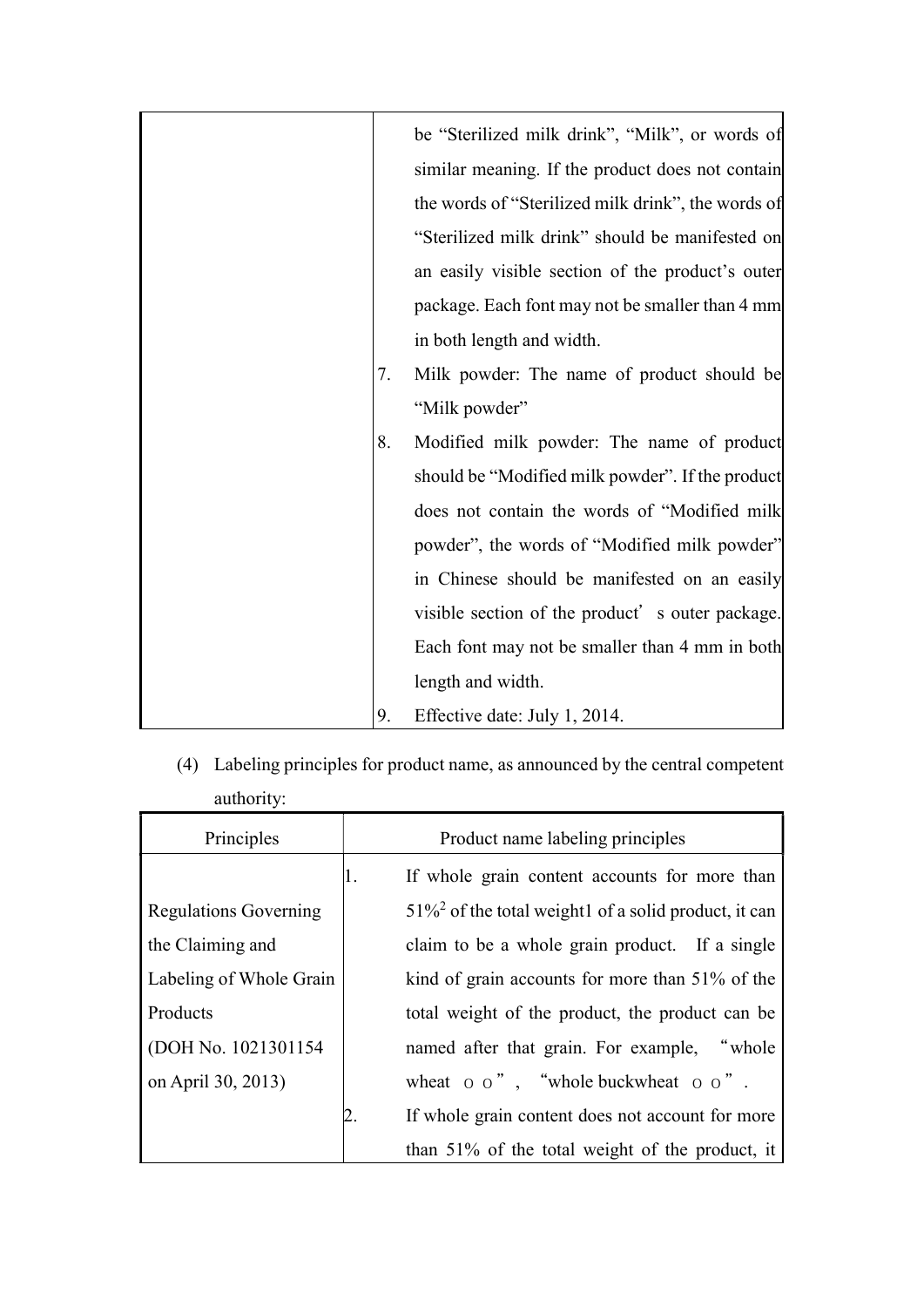|        | cannot claim to be a whole grain product. Only          |
|--------|---------------------------------------------------------|
|        | terms such as "Parts of the materials are made          |
|        | from whole grain powder. (For example, whole            |
|        | wheat)" or "The product contains some whole             |
|        | grain powder. (For example, whole-wheat flour)"         |
| 3.     | If a product claims to be whole grain raw material      |
|        | powder3, it shall be 100 percent whole grain.           |
|        | Note1: Calculation of the percentage by weight of solid |
|        | whole grain content in the formula is as follows.       |
|        | (Weight of whole grain content on a dry basis/          |
|        | Weight of the formula on a dry basis) $x$ 100 % Dry     |
|        | basis is an expression of the weight calculation, in    |
|        | which the presence of water is ignored for the          |
|        | purposes of the calculation. For example, 100 g of      |
|        | milk contains 90 g of water. The weight on a dry        |
|        | basis is $100-90=10$ (g).                               |
| Note2: | The calculation shall be correct to one decimal         |
|        | place and round to nearest integer according to         |
|        | CNS 2925 "Practices for Designating Significant         |
|        | Places in Specific Limiting Values". Namely, if         |
|        | the whole grain content accounts for 50.4% of the       |
|        | total weight of the product, it is regarded as 50%.     |
|        | If the whole grain content accounts for 50.5% of        |
|        | the total weight of the product, it is regarded as      |
|        | 50%. If the whole grain content accounts for            |
|        | $50.6\%$ of the total weight of the product, it is      |
|        | regarded as 51%.                                        |
|        | Note3: The whole grain raw material powder is made      |
|        | from whole grains and does not contain any              |
|        | material or additive. For example, whole-wheat          |
|        | flour, wholebarley flour, whole-buckwheat flour,        |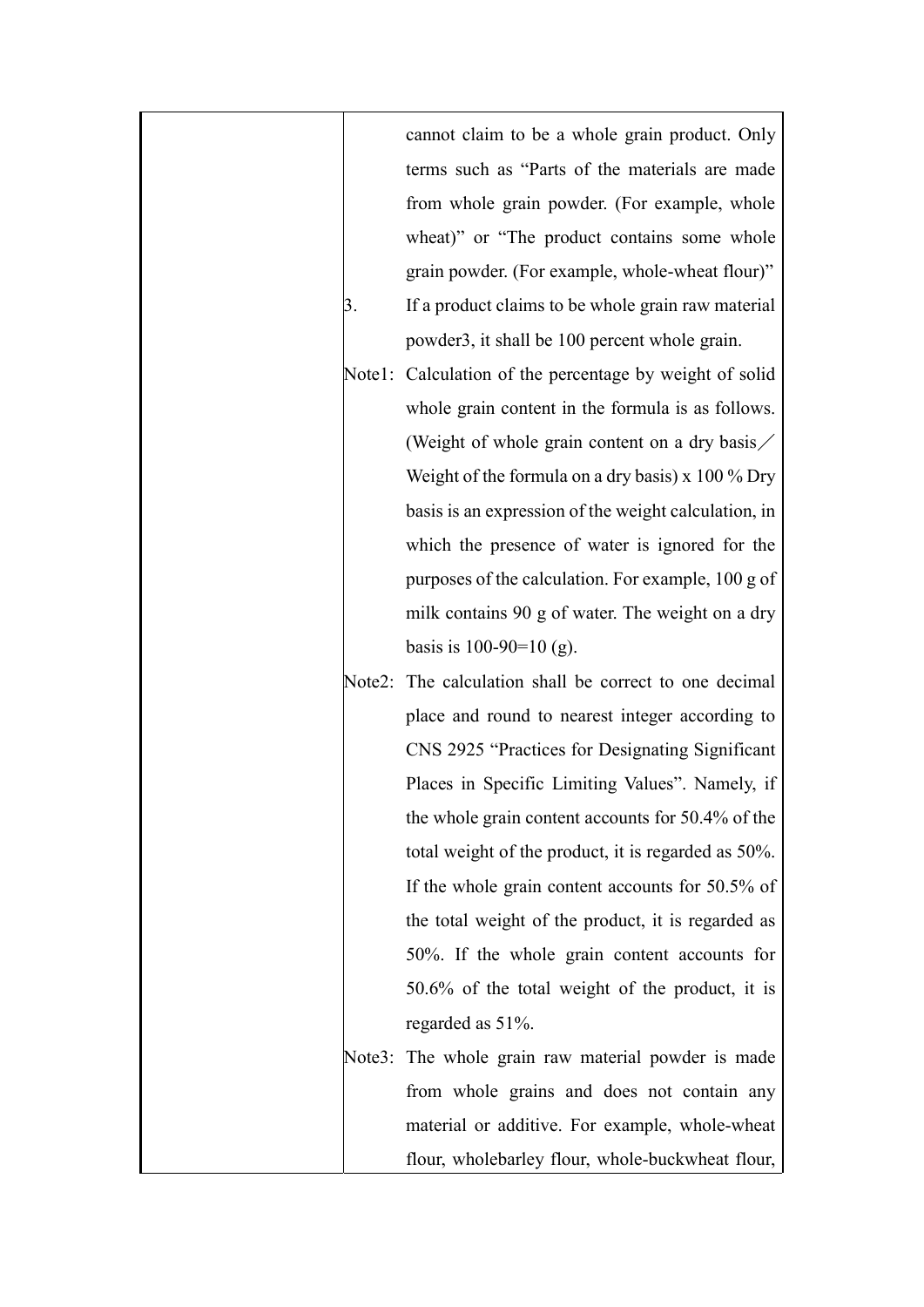| whole-corn flour, brown rice flour, black rice  |
|-------------------------------------------------|
| flour, red glutinous rice flour, dehulled adlay |
| flour, etc.                                     |

| Category                                                      | Description                                                                                                                               |            | Examples                                                                                                                                                                                                                                                                                                                                                                                                                                                                                                                                                                                               |
|---------------------------------------------------------------|-------------------------------------------------------------------------------------------------------------------------------------------|------------|--------------------------------------------------------------------------------------------------------------------------------------------------------------------------------------------------------------------------------------------------------------------------------------------------------------------------------------------------------------------------------------------------------------------------------------------------------------------------------------------------------------------------------------------------------------------------------------------------------|
| Named after<br>1.<br>the ingredient<br>as the product<br>name | The food product is named after the<br>ingredient that is accepted by the<br>general public and which will not<br>cause misunderstanding. | (2)<br>(3) | (1) "Beef jerky( $\# \ntrianglelefteq$ )" product<br>contains the ingredient beef, and<br>given the product name "beef"<br>jerky".<br>"Abalone (鮑魚)" product contains<br>the ingredient real abalone other<br>than merely abalone sauce or<br>extract (abalone DNA cannot be<br>detected), and given the product<br>name "abalone (鮑魚)" (DOH No.<br>1001300123 issued on January 17,<br>2011).<br>"Sweet potato starch (地瓜粉)"<br>product is made of ground sweet<br>potato flour, and given the product<br>name "sweet potato starch (地瓜<br>粉)" (DOH<br>No. 0991302303<br>issued by on July 26, 2010). |
|                                                               |                                                                                                                                           | (4)        | "Fig $(*$ 花果)" product is made of                                                                                                                                                                                                                                                                                                                                                                                                                                                                                                                                                                      |
|                                                               |                                                                                                                                           |            | figs, and given the product name                                                                                                                                                                                                                                                                                                                                                                                                                                                                                                                                                                       |
|                                                               |                                                                                                                                           |            | "fig (無花果)". (DOH No.                                                                                                                                                                                                                                                                                                                                                                                                                                                                                                                                                                                  |
|                                                               |                                                                                                                                           |            | 0980006247 issued on March 11,<br>2009)                                                                                                                                                                                                                                                                                                                                                                                                                                                                                                                                                                |

(5) Labeling principles for product name of general food: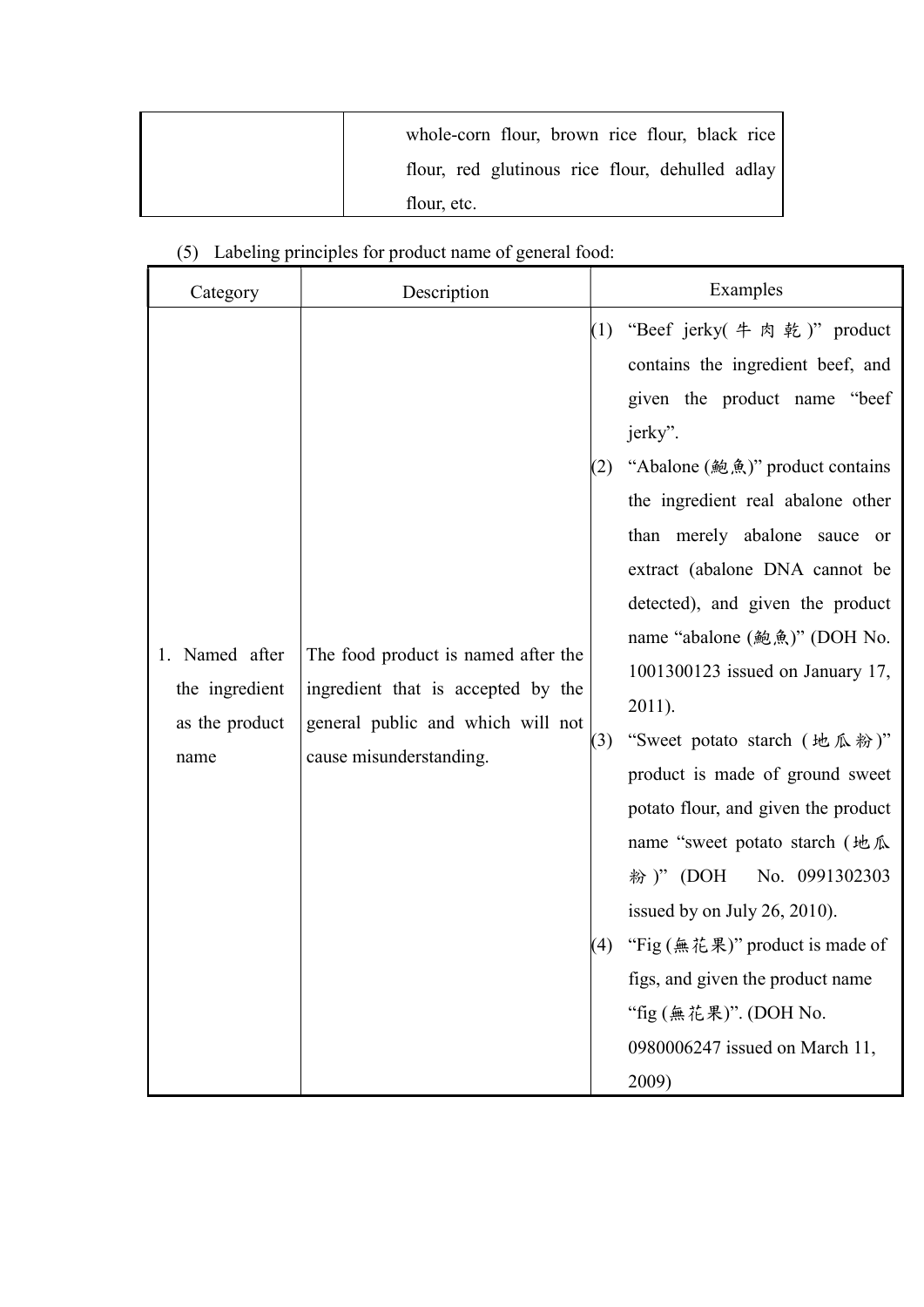| 2. Named after<br>the breed of<br>the ingredient<br>as the food<br>product name                                                              | The food product is named after the<br>breed of the ingredient that is<br>accepted by the general public and<br>which<br>will<br>not<br>cause<br>misunderstanding.                                                                                                                                                                | "Wagyu" $\left(\frac{1}{2} + 4\right)$ differs from cattle<br>raised in other countries because of its<br>breed and farming methods, which<br>resulted it unique taste and quality.<br>suppliers<br>Wagyu<br>shall<br>provide<br>certificate of breed and place for<br>reference.                                                                       |
|----------------------------------------------------------------------------------------------------------------------------------------------|-----------------------------------------------------------------------------------------------------------------------------------------------------------------------------------------------------------------------------------------------------------------------------------------------------------------------------------|---------------------------------------------------------------------------------------------------------------------------------------------------------------------------------------------------------------------------------------------------------------------------------------------------------------------------------------------------------|
| 3. Named after<br>the common<br>name of the<br>edible part as<br>the product<br>name                                                         | The food product is named after the<br>cause misunderstanding.                                                                                                                                                                                                                                                                    | common name of the edible part of "Matsusaka pork" (松阪豬) is the<br>the raw materials that is accepted by common name for pork neck. It is so<br>the general public and which will not called because its marbling is similar to<br>"Matsusaka beef"(松阪牛).                                                                                               |
| 4. Named after<br>the place of<br>origin as the<br>product name                                                                              | The food product is named after the<br>materials<br>unique<br>raw<br>general public and will not cause Township, Pingtung County.<br>misunderstanding.                                                                                                                                                                            | place of origin, due to the place's "Wanluan pork Knuckle"(萬巒豬腳) is so<br>or named because it refers to the unique<br>manufacturing process, and where manufacturing process of making pork<br>the product name is accepted by the knuckle that is practiced in Wanluan                                                                                 |
| 5. The product<br>name is a<br>name by<br>convention or<br>a direct<br>Chinese<br>translation<br>from a<br>commonly<br>used<br>international | The product name is conventional,<br>and the public understands that the<br>food product cannot possibly contain<br>the raw materials mentioned in the<br>product name; or is a direct Chinese<br>translation from a commonly used<br>international name that is accepted by<br>the public and which will not cause<br>confusion. | (1)<br>"Sun cake"(太陽餅) contains no<br>"sun"; "sun cake" is named<br>through convention because of its<br>appearance.<br>"Ox-tongue cake" (牛舌餅)<br>(2)<br>contains no "ox tongue"; "ox-<br>tongue cake" is named through<br>convention<br>because<br>of<br>its<br>appearance.<br>"Chocolate truffle" (松露巧克力)<br>(3)<br>contains no "truffle"; "chocolate |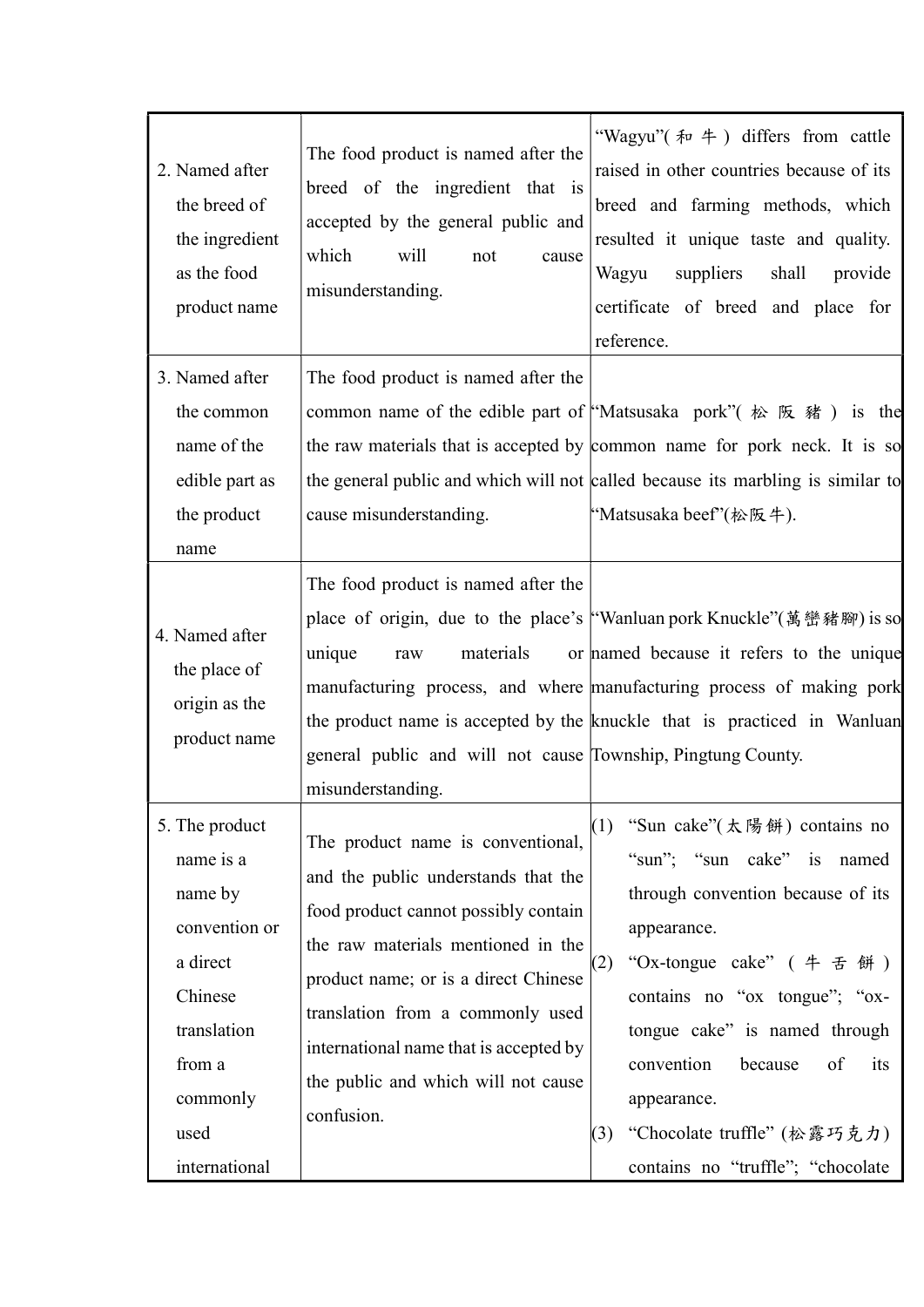| name |     | truffle" is<br>through<br>named                                 |
|------|-----|-----------------------------------------------------------------|
|      |     | convention<br>$\sigma f$<br>because<br>its                      |
|      |     | appearance.                                                     |
|      | (4) | "Hot spring egg"(溫泉蛋)                                           |
|      |     | contains no "hot spring"; "hot                                  |
|      |     | spring egg" is named through                                    |
|      |     | convention<br>because<br>of<br>the                              |
|      |     | solidified state of the yolks and egg                           |
|      |     | whites.                                                         |
|      | (5) | Although "pineapple cake" (鳳梨                                   |
|      |     | 酥) contains white gourd filling, it                             |
|      |     | is named "pineapple cake" through                               |
|      |     | convention.                                                     |
|      | (6) | The Chinese " $(5, \frac{\pi}{2}, \frac{\pi}{2})$ " is a direct |
|      |     | translation from the commonly                                   |
|      |     | international<br>used<br>name                                   |
|      |     | "chocolate".                                                    |
|      | (7) | The Chinese "(熱狗)" is a direct                                  |
|      |     | transliteration from the commonly                               |
|      |     | used international name "hot dog".                              |

(6) Labeling principles for product name of specific food:

| Category            | Explanation                                                                       | Example                              |
|---------------------|-----------------------------------------------------------------------------------|--------------------------------------|
|                     | If the raw material is made of a If the raw materials of a "yeast"                |                                      |
| 1. Named after the  | microorganism or its derivatives, the food product contains yeast                 |                                      |
| microorganism       | microbial common name or group name <i>(Saccharomyces</i> )                       | cerevisiae),                         |
| and its derivatives | may be used as the product name, such as emulsifier (glycerin fatty acid          |                                      |
| as the product      | "yeast" or "Lactic acid bacteria".                                                | ester), and antioxidant (vitamin     |
| name                | 2. "Lactic acid bacteria" shall refer to bacteria $(C)$ , its product name may be |                                      |
|                     | that are able to produce lactic acid through   abeled as "brewer's                | yeast                                |
|                     | carbohydrate<br>fermentation,                                                     | including powder", "yeast powder" or |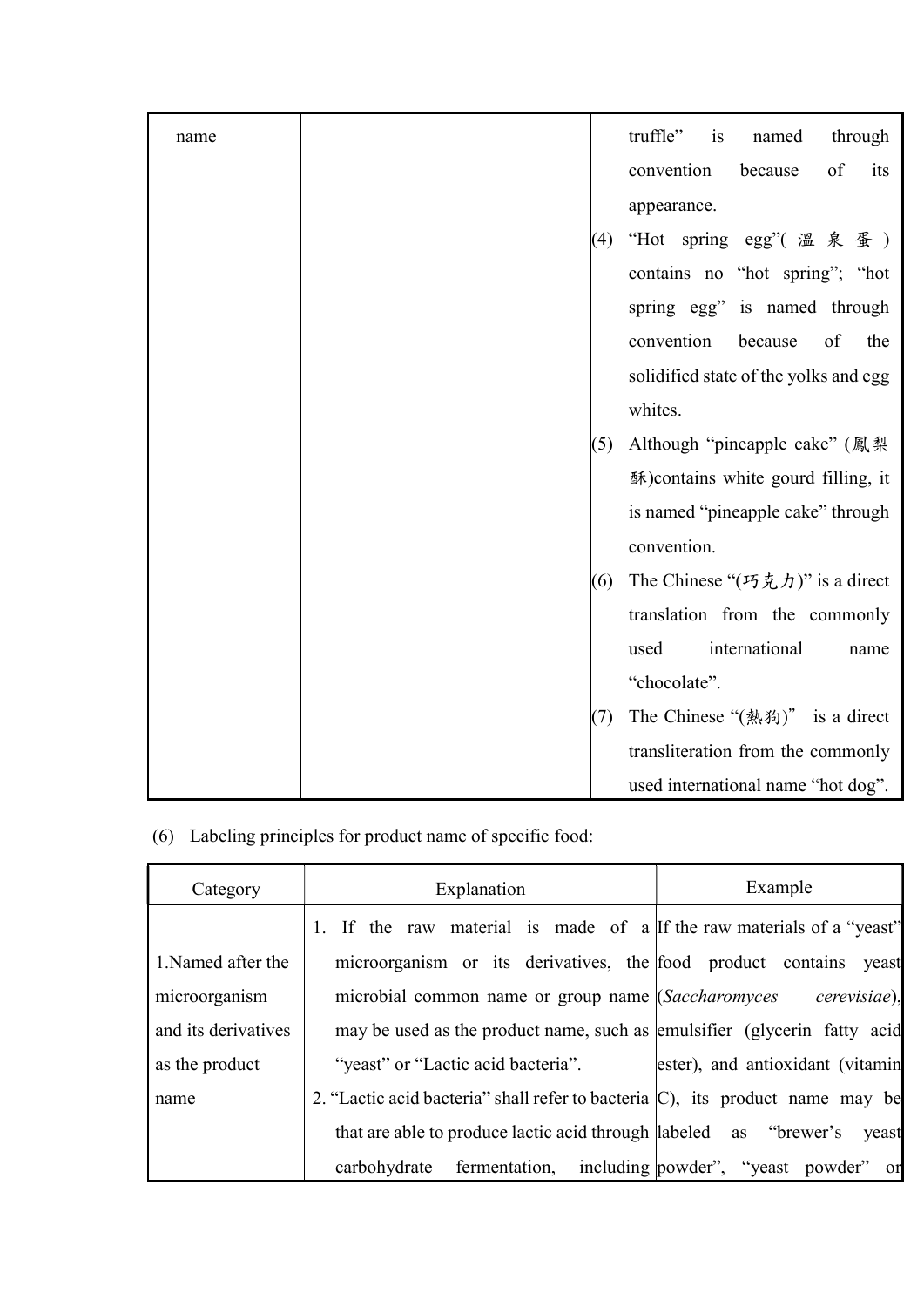|                                                                                 | Bifidobacterium, Lactobacillus<br>Streptococcus.                                                                                                                                                                                                                                                                                                                                                                                                                                                                                                                                                                                                                                                                                                                  | and other synonymous words.                                                                                                                                                                                                                                                                                                                                                                                                                                                                                                                                                        |
|---------------------------------------------------------------------------------|-------------------------------------------------------------------------------------------------------------------------------------------------------------------------------------------------------------------------------------------------------------------------------------------------------------------------------------------------------------------------------------------------------------------------------------------------------------------------------------------------------------------------------------------------------------------------------------------------------------------------------------------------------------------------------------------------------------------------------------------------------------------|------------------------------------------------------------------------------------------------------------------------------------------------------------------------------------------------------------------------------------------------------------------------------------------------------------------------------------------------------------------------------------------------------------------------------------------------------------------------------------------------------------------------------------------------------------------------------------|
| 2. Named after the<br>edible mushroom<br>raw material as<br>product name        | If a food product contains edible<br>1.<br>mushroom fruiting body as its raw<br>material, the common name or group<br>name of the mushroom may be used as the<br>product name, such as Ganoderma or<br>Antrodia cinnamomea.<br>2. "Ganoderma" widely refers to mushrooms<br>of the <i>Ganoderma</i> genus, including<br>Ganoderma<br>applanatum, Ganoderma<br>formosanum, Ganoderma<br>lucidum<br>Ganoderma<br>(Ganoderma<br>(antler),<br>lucidum) and Ganoderma tsugae.<br>3. If mushroom mycelium is added to the food<br>product as raw material, the words " $\circlearrowright$<br>mycelium" shall be properly labeled. The<br>fonts shall be of the same size. It is<br>prohibited to only label the common name<br>or population name as the product name. | (1) If a "Ganoderma" food<br>product<br>contains<br>raw<br>material from the fruiting<br>body<br>of<br>Ganoderma<br>lucidum (antler),<br>the<br>product name<br>be<br>may<br>labeled<br>"Ganoderma<br><i>lucidum</i> (antler)",<br>"Ganoderma"<br>other<br><sub>or</sub><br>synonymous words.<br>If<br>"Ganoderma<br>(2)<br>a<br>mycelium" food product<br>mycelium<br>contains<br>of<br>(Ganoderma<br>ganoderma<br>lucidum), the product name<br>be<br>labeled<br>may<br>as<br>mycelium",<br>"Ganoderma<br>"Ganoderma<br>lucidum<br>mycelium"<br>other<br>or<br>synonymous words. |
| 3. Named after<br>Chinese herbal<br>material fit for<br>food as product<br>name | 1. If Chinese herbal materials which can also If a food product contains raw<br>be used for food is added into a product materials and food additives of<br>and after which the product is named, the Rehmannia root, Peony root $\cdot$<br>naming shall conform to the requirements Chinese<br>administered by the Chinese Medicine Chuanxiong<br>Committee of the Ministry of Health and strawberry,<br>Welfare.<br>2. If the product name involves the name of a proportions of said Chinese<br>traditional Chinese medicine formula and herbal materials                                                                                                                                                                                                      | Angelica<br>root<br>Rhizoma,<br>and<br>iron<br>(as<br>nutritional additive), and the<br>differ<br>from                                                                                                                                                                                                                                                                                                                                                                                                                                                                             |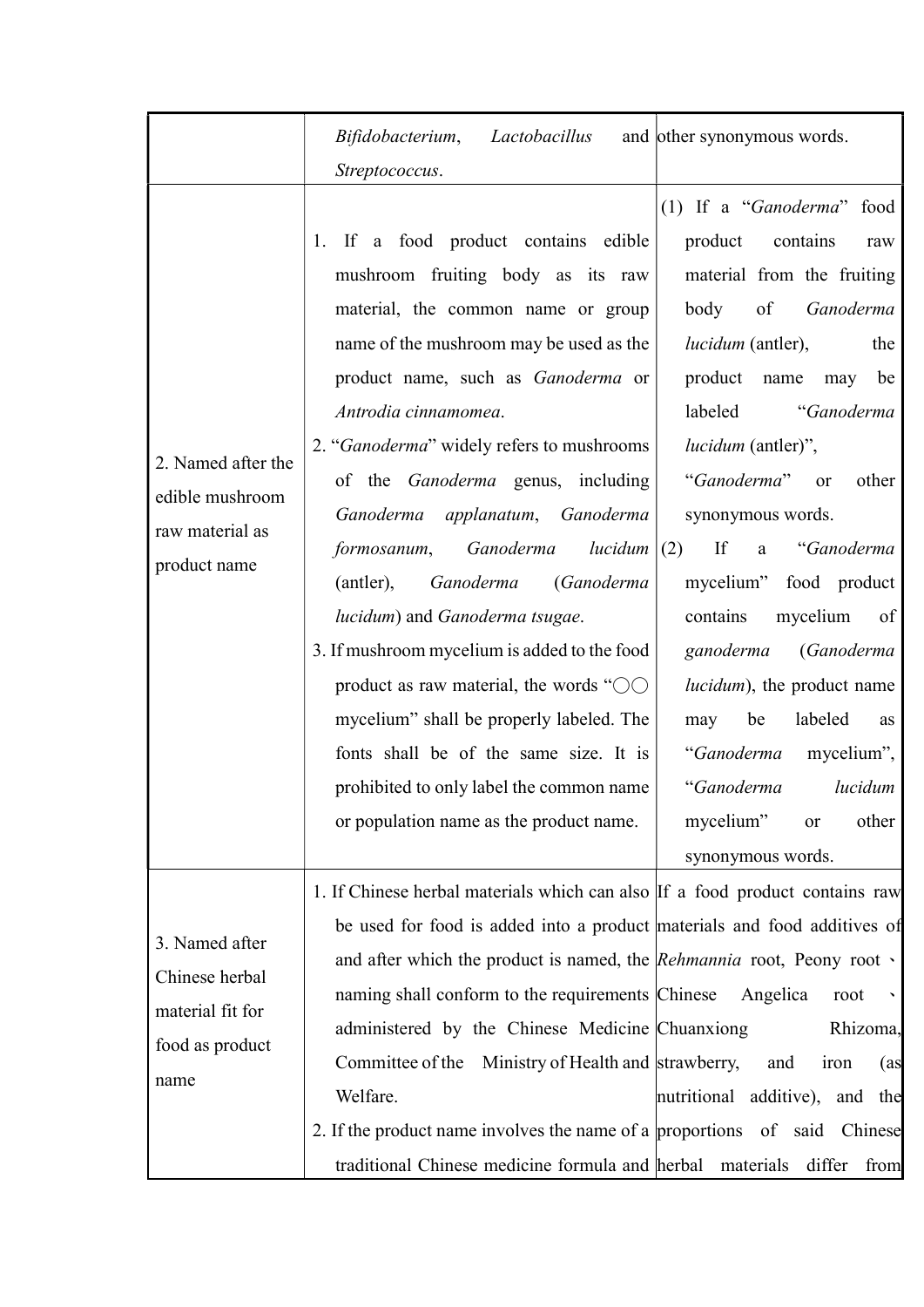| the addition or subtraction thereto, the those of the formula of the                                         |
|--------------------------------------------------------------------------------------------------------------|
| ingredients of the food product shall in fact traditional "Si Wu Soup", the                                  |
| contain the herbal materials of the product name may be labeled as                                           |
| traditional Chinese medicine formula and "strawberry si wu drink(草莓                                          |
| other food raw materials or food additives  物飲)", "iron si wu drink(含鐵                                       |
| (such as nutritional additives). Moreover, $\left[\alpha \# \& \right)$ " or " $\bigcirc \bigcirc$<br>si wu  |
| traditional Chinese medicine $\text{drink}(\bigcirc \bigcirc \text{m} \# \text{f} \text{t})$ ".<br>if<br>the |
| formula and the additive or subtraction                                                                      |
| thereto is used as the food product name,                                                                    |
| the proportion of the formula shall not be                                                                   |
| the same as the traditional Chinese                                                                          |
| medicine formula. However, the product                                                                       |
| name cannot be directly claimed to be                                                                        |
| similar to the traditional Chinese medicine                                                                  |
| formula and the additive or subtraction                                                                      |
| thereto, and the overall presentation shall                                                                  |
| not mislead consumers that the product is                                                                    |
| Chinese medicine.                                                                                            |

|  |  |  |  |  |  | (7) Labeling principles for product name of other food products: |
|--|--|--|--|--|--|------------------------------------------------------------------|
|--|--|--|--|--|--|------------------------------------------------------------------|

| Category      | Description                           | Example                                        |  |  |
|---------------|---------------------------------------|------------------------------------------------|--|--|
| 1. Named by   | The name of a purified component of   | (1) DHA is not a food raw material or          |  |  |
| co-listing    | a raw material may be used as the     | food additive. It is an component of           |  |  |
| both the      | product name. However, the purified   | the raw material fish oil. So, DHA             |  |  |
| Ingredient    | component shall conform<br>the<br>to  | cannot be directly used as a product           |  |  |
| (raw)         | requirements set out in the Standards | name. However, it can be used                  |  |  |
| material) and | for Specification, Scope, Application | together with other words, such as             |  |  |
| the           | and Limitation of Food Additives      | "fish<br>oil<br>DHA"<br>other<br><sub>or</sub> |  |  |
| component     | announced by the Department of Health | synonymous words.                              |  |  |
| thereof as    | of the Executive Yuan or shall be     | If "Lutein" that<br>(2)<br>the<br>meets        |  |  |
| product name  | approved otherwise as a raw material  | requirements of Category Eight of              |  |  |